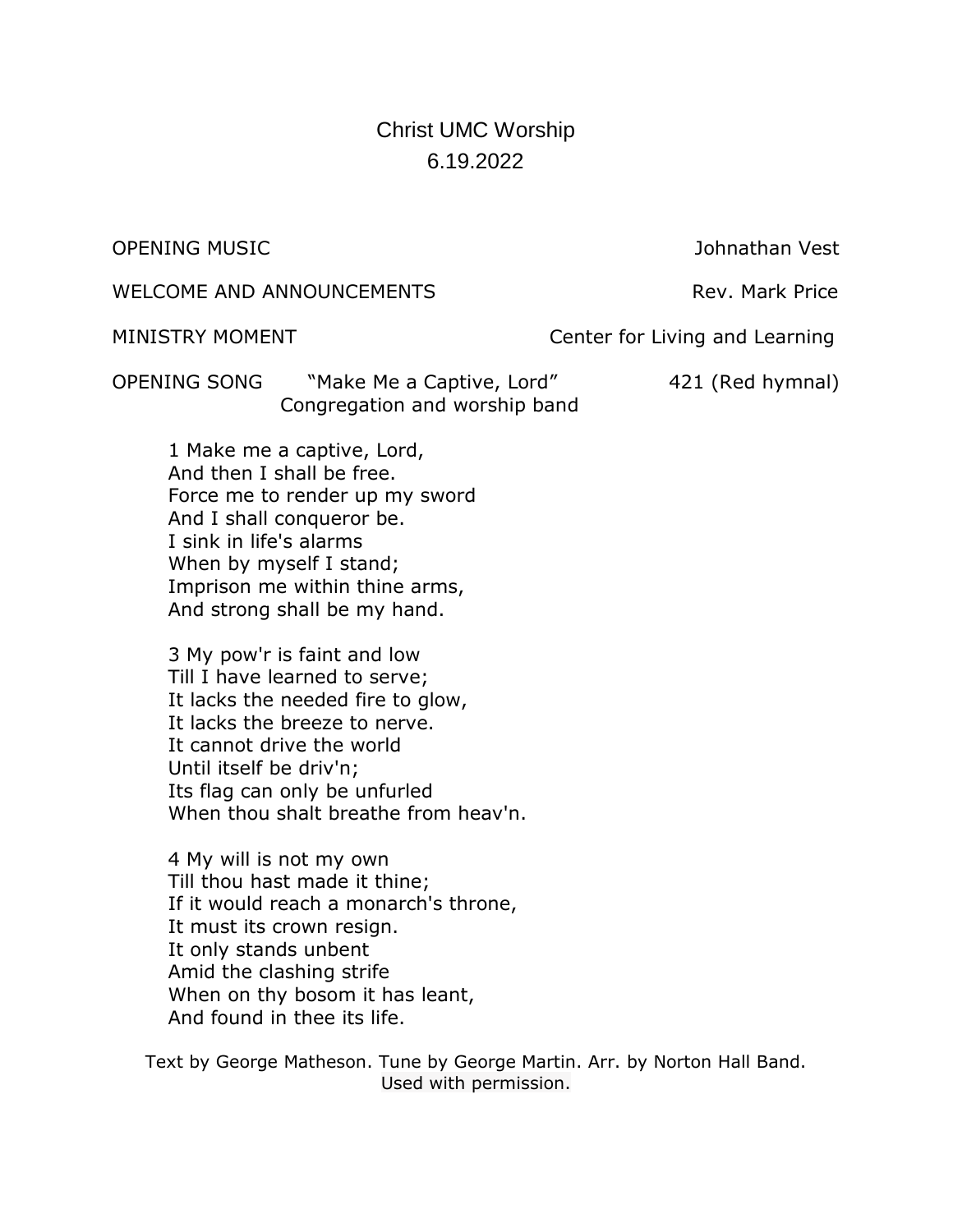OPENING PRAYER

ACT OF PRAISE THE "God is Able" New York of Miller Celebration Singers and Worship Band; Annie Mitchell, soloist

> Composed by Mark A. Miller. © 2002 Abingdon Press. OneLicense.net #A-734439.

## PRAYER FOR ILLUMINATION

**Lord, open our hearts and minds by the power of your Holy Spirit, that, as the scriptures are read and your word proclaimed, we may hear with joy what you say to us today. Amen.**

| <b>SCRIPTURE</b>          | Acts 16:16-24 | Lisa Spencer     |
|---------------------------|---------------|------------------|
| <b>CHILDREN'S MESSAGE</b> |               | Sharyn Slaughter |
| <b>SCRIPTURE</b>          | Acts 16:25-34 | Jeff Williams    |
| <b>SERMON</b>             |               | Rev. Mark Price  |
| <b>RESPONSE</b>           |               | Johnathan Vest   |

(*Parents of small children are asked to bring their children back to their seats at this time.)*

PRAYERS OF THE PEOPLE **Rev. Paul Bonner** Rev. Paul Bonner

THE LORD'S PRAYER

**Our Father, who art in heaven, hallowed be thy name. Thy kingdom come. Thy will be done on earth as it is in heaven. Give us this day our daily bread. And forgive us our trespasses, as we forgive those who trespass against us. And lead us not into temptation, but deliver us from evil. For thine is the kingdom, and the power, and the glory, forever. Amen.**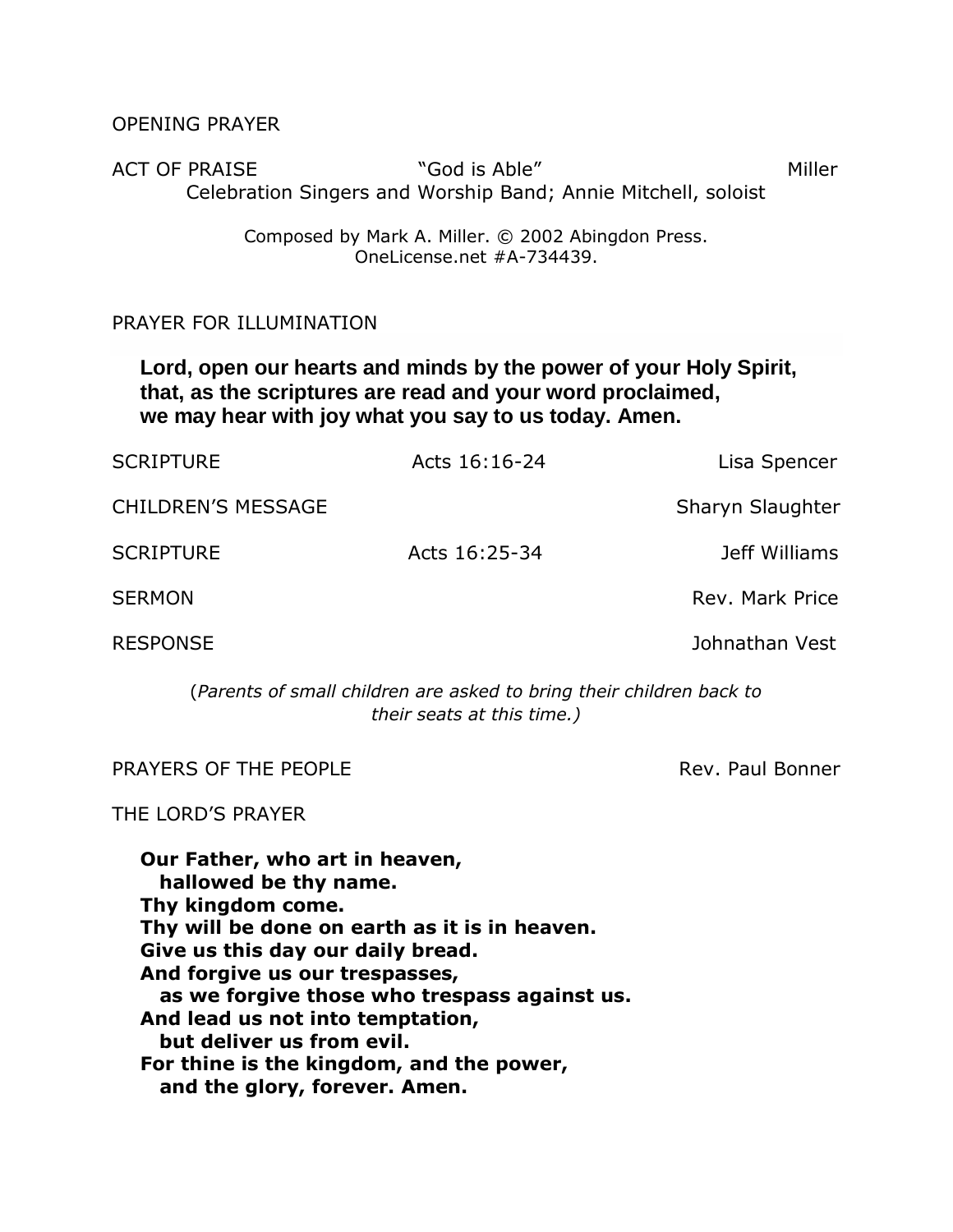CLOSING SONG "Freedom is Coming" Fielding/Tan/Masella *Worship Band*

Composed by Ben Fielding, Ben Tan, Mi-kaisha Masella. © 2021 Hillsong Music Publishing Australia. CCLI #11460403

DISMISSAL **Rev. Mark Price** 

BLESSING SONG "The Lord Bless and Keep You" Strathdee

Music by Jim Strathdee. © 1981 Desert Flower Music. OneLicense.net #A-734439.

**The Lord bless and keep you, the Lord make his face to shine on you, and be gracious, gracious. The Lord bless and keep you, the Lord lift his countenance on you and give peace, give you peace. Shalom, shalom.**

CLOSING MUSIC **CLOSING MUSIC**